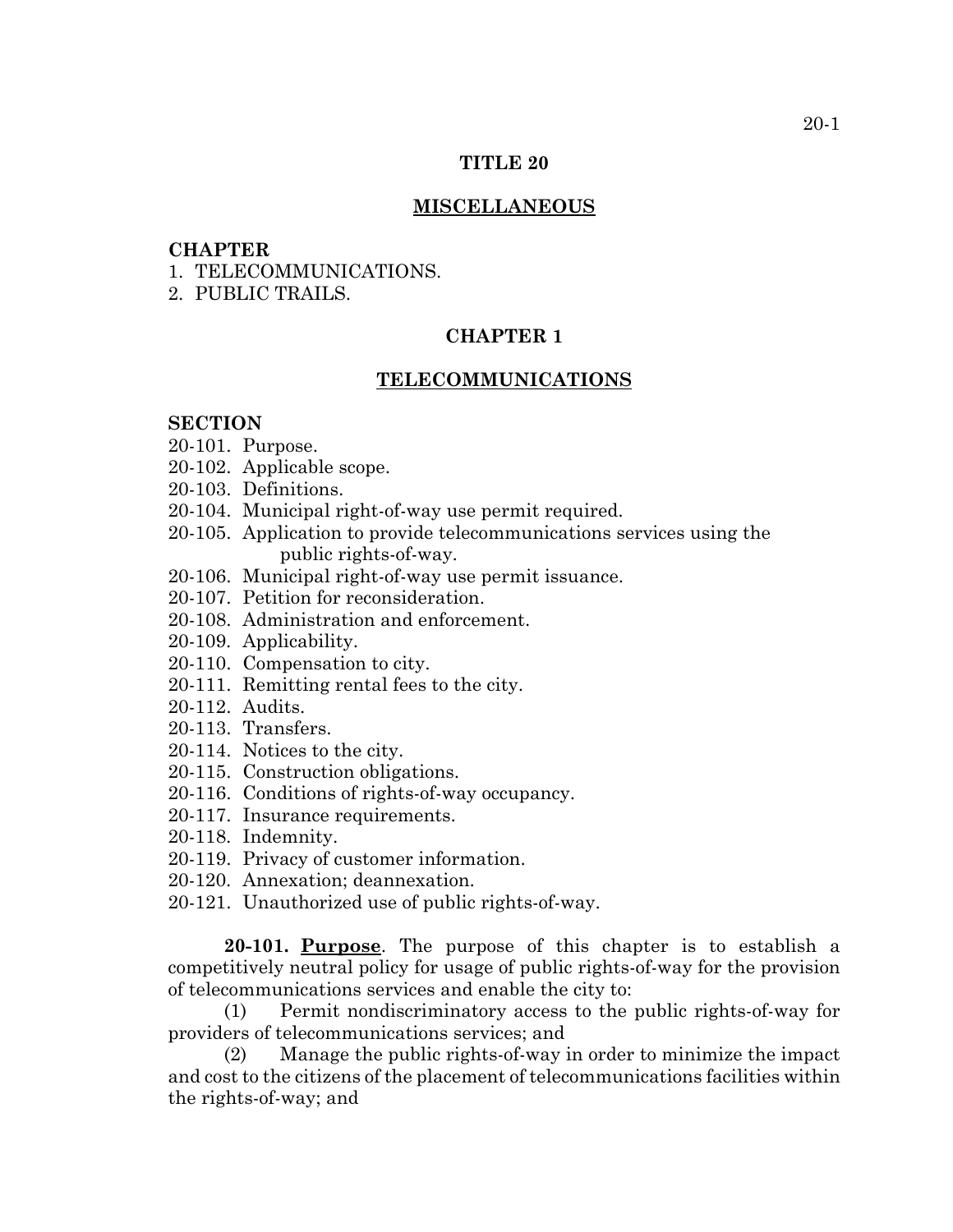(3) Obtain fair and reasonable compensation for the commercial use of public rights-of-way through collection of rents; and

(4) Promote competition among telecommunications service providers and encourage the universal availability of advanced telecommunications services to all residents and businesses of the city; and

(5) Minimize the congestion, inconvenience, visual impact, and other adverse effects on the city's public rights-of-way. (1995 Code, § 20-101)

**20-102. Applicable scope**. This chapter applies to all telecommunications service providers under Titles II ("Title II") and VI ("Title VI") of the Communications Act of 1934, as amended, (47 U.S.C. 201 et seq.), excluding services provided solely by means of wireless transmission. This chapter does not exempt providers of cable service or open video systems service from the requirements of Title VI and applicable FCC rules and regulations. Any requirements and obligations imposed by this chapter are in addition to any requirements imposed by Title VI or state law and regulation on such providers. (1995 Code, § 20-102)

**20-103. Definitions**. (1) "Applicant." Any person who files an application with the city, under § 20-105 (Application to provide telecommunications service) of this chapter, in order to obtain the necessary permission to use the public rights-of-way to provide telecommunications services within the city, whether by means of the person's own facilities or by means of capacity obtained from another provider of telecommunications services.

(2) "Chief administrative officer." For purposes of this chapter, the Chief Administrative Officer of the City of Tusculum shall be the mayor unless the board of mayor and commissioners designates another individual to carry out the duties and responsibilities of the chief administrative officer. The chief administrative officer shall also mean the person under the chief administrative officer's management and control designated by the chief administrative officer to administer the provisions of this chapter.

(3) "City." The City of Tusculum, Tennessee, the present municipal corporation, together with any future annexation made pursuant to law.

(4) "City requirements." All laws, rules, regulations, policies and directives of general application of the City of Tusculum, in effect at present or to be adopted in the future by the city.

(5) "Gross revenue." All revenues received by a provider for telecommunications services furnished within the city. However, revenues received for use of network capacity, switched or unswitched access, and sale of unbundled elements under 47 U.S.C. 251 (b) and (c) from resellers of telecommunications services who are in compliance with this chapter are not included. Gross revenue does not include revenue uncollectible from customers ("bad debt") and any end user taxes collected from customers.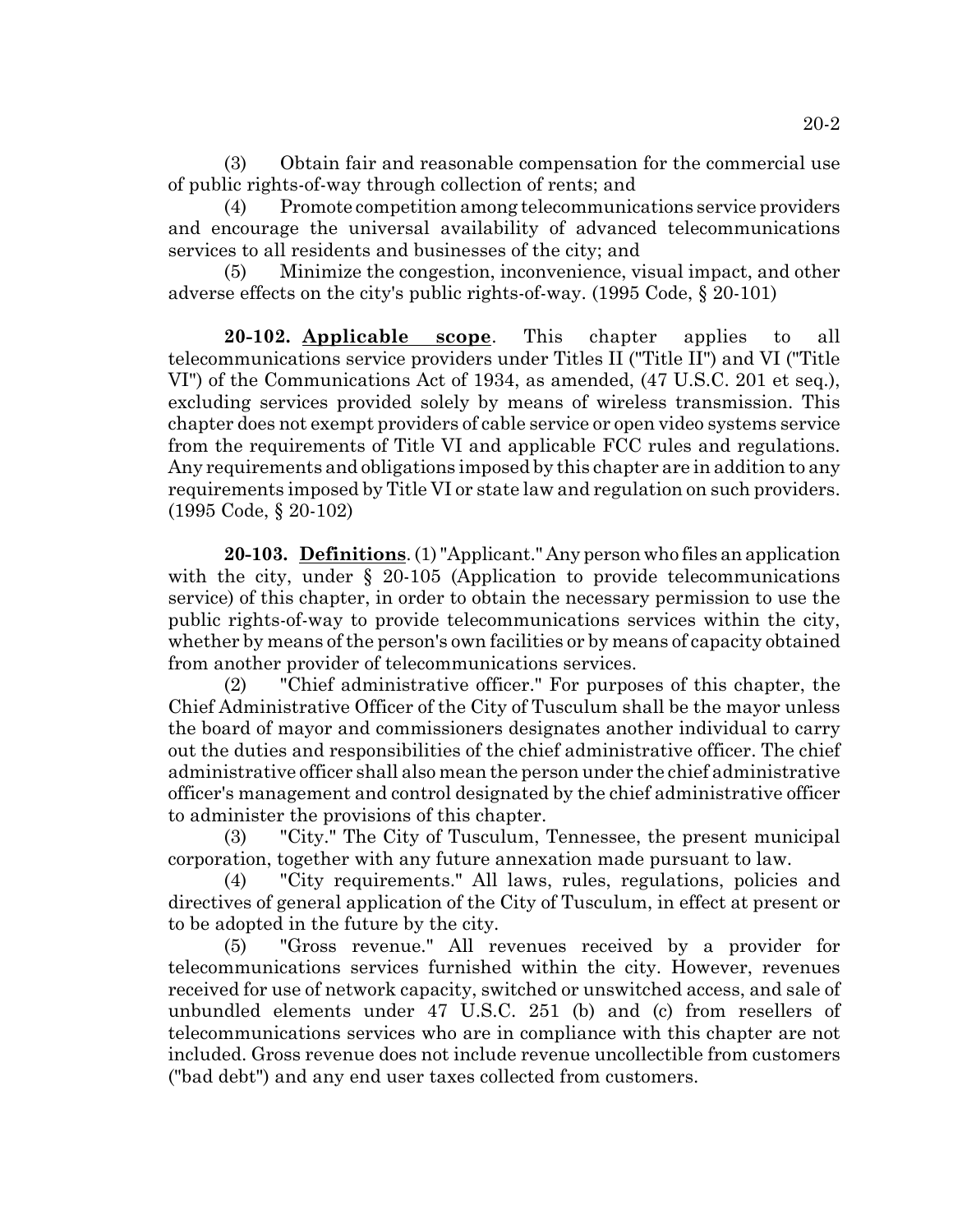(6) "Municipal right-of-way use permit" or "municipal permit." The right granted by the city to use public rights-of-way to provide telecommunications services within the city to the public or to other providers, as specified by the terms of this chapter.

(7) "Person." Any person, firm, partnership, association, corporation, company or organization of any kind.

(8) "Provider." A person who has been granted a certificate of need by the Tennessee Regulatory Authority and/or who operates or uses a telecommunications network within the city to provide telecommunications services, and who falls under the definition of § 20-102 (applicable scope) of this chapter.

(9) "Public rights-of-way." The surface, the air space above the surface, and the area below the surface of any public street, highway, lane, path, alley, sidewalk, boulevard, drive, bridge, tunnel, easement or similar property in which the city holds any property interest or exercises any rights of management or control over and which, consistent with the purposes for which it was acquired or dedicated, may be used for the installation and maintenance of a telecommunications network.

(10) "Telecommunications network" or "network." All facilities placed in the public rights-of-way and used to provide telecommunications services.

(11) "Telecommunications services." All transmissions between or among points specified by the user, of information of the user's choosing (whether voice, video or data), without change in content of the information as sent and received, where such transmissions are accomplished through a telecommunications network. Telecommunications services include all ancillary or adjunct switching services and signal conversions rendered as a function of underlying transmission services, but excludes long distance transmissions (inter-LATA and intra-LATA toll transmissions). Telecommunications services include all services provided. Telecommunications services also include all content or value-added services rendered in conjunction with transmission services. (1995 Code, § 20-103)

**20-104. Municipal right-of-way use permit required**. (1) A person may not deliver telecommunications services in the city by means of a network unless the person obtains a municipal right-of-way use permit.

(2) The use of public rights-of-way for the delivery of any service not covered by this chapter is subject to all other applicable city requirements. (1995 Code, § 20-104)

**20-105. Application to provide telecommunications services using the public rights-of-way**. (1) Any person proposing to provide telecommunications services by means of a telecommunications network located within the public rights-of-way ("applicant") shall submit an application to the chief administrative officer. The application, in a form to be prescribed by the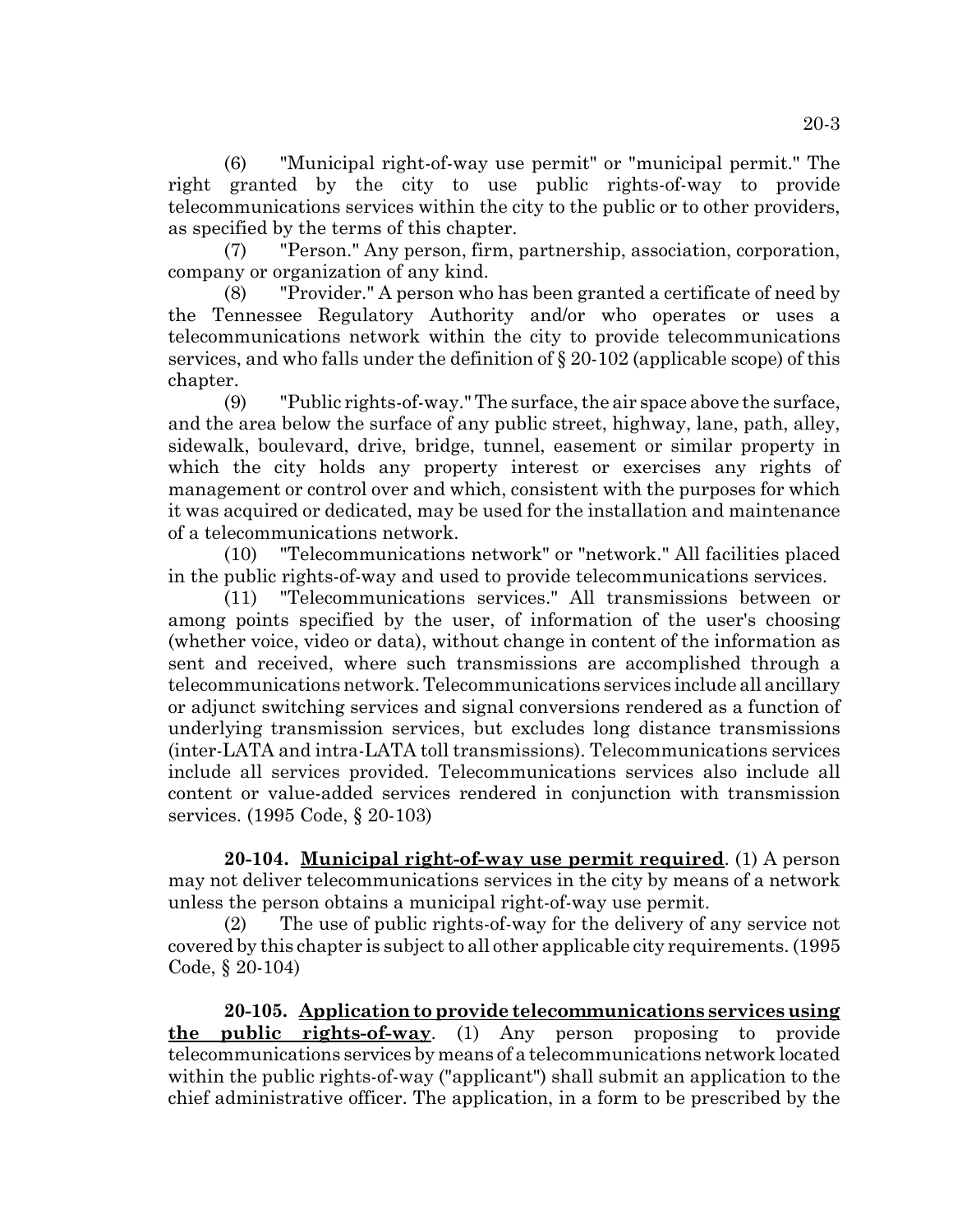chief administrative officer, shall describe all services the applicant wishes to provide, outline applicant's proposed network, and identify the uses of and potential impact on the public rights-of-way.

(2) The chief administrative officer shall have the duty to review applications submitted under this chapter and administer the provisions of this chapter regarding the granting or denial of a municipal right-of-way use permit to applicants. The chief administrative officer shall issue municipal right-of-way use permits, and shall administer and enforce compliance with respect to all municipal right-of-way use permits granted under this chapter. The chief administrative officer shall submit a report annually to the board of mayor and commissioners analyzing whether any requirements imposed by each section of this chapter result in (a) anticompetitive effects in the market for telecommunications services in the city, as defined by federal law, and/or (b) discrimination in favor of or against a holder of a certificate of need under state law. (1995 Code, § 20-105)

**20-106. Municipal right-of-way use permit issuance**. (1) If the chief administrative officer finds that the application meets the requirements of this chapter, the chief administrative officer shall cause to be prepared a municipal right-of-way use permit for issuance to the applicant.

(2) The chief administrative officer shall complete all deliberations towards issuing a municipal right-of-way use permit, and shall issue the permit or a written denial within sixty (60) days of the receipt of an application. The applicant shall respond to all reasonable information requests of the chief administrative officer during this consideration period. Any delays in providing such information shall be documented in writing by the chief administrative officer, who may cite any delays or refusals in obtaining information from an applicant as grounds for denial of a permit. (1995 Code, § 20-106)

**20-107. Petition for reconsideration**. The act of granting, denying or terminating a municipal right-of way use permit is an exercise of the police power of the city. A person whose application for a municipal right-of-way use permit is denied must petition the board of mayor and commissioners for reconsideration before seeking judicial remedies, and must file such a petition within forty-five (45) days of the written denial of such application by the chief administrative officer. A petition is considered denied if the board of mayor and commissioners does not act within forty-five (45) days after the petition is filed with the recorder. (1995 Code, § 20-107)

**20-108. Administration and enforcement**. (1) The chief administrative officer shall administer this chapter and enforce compliance with a municipal right-of-way use permit granted under this chapter.

(2) A provider shall report information that the chief administrative officer requires in the form and manner prescribed by the chief administrative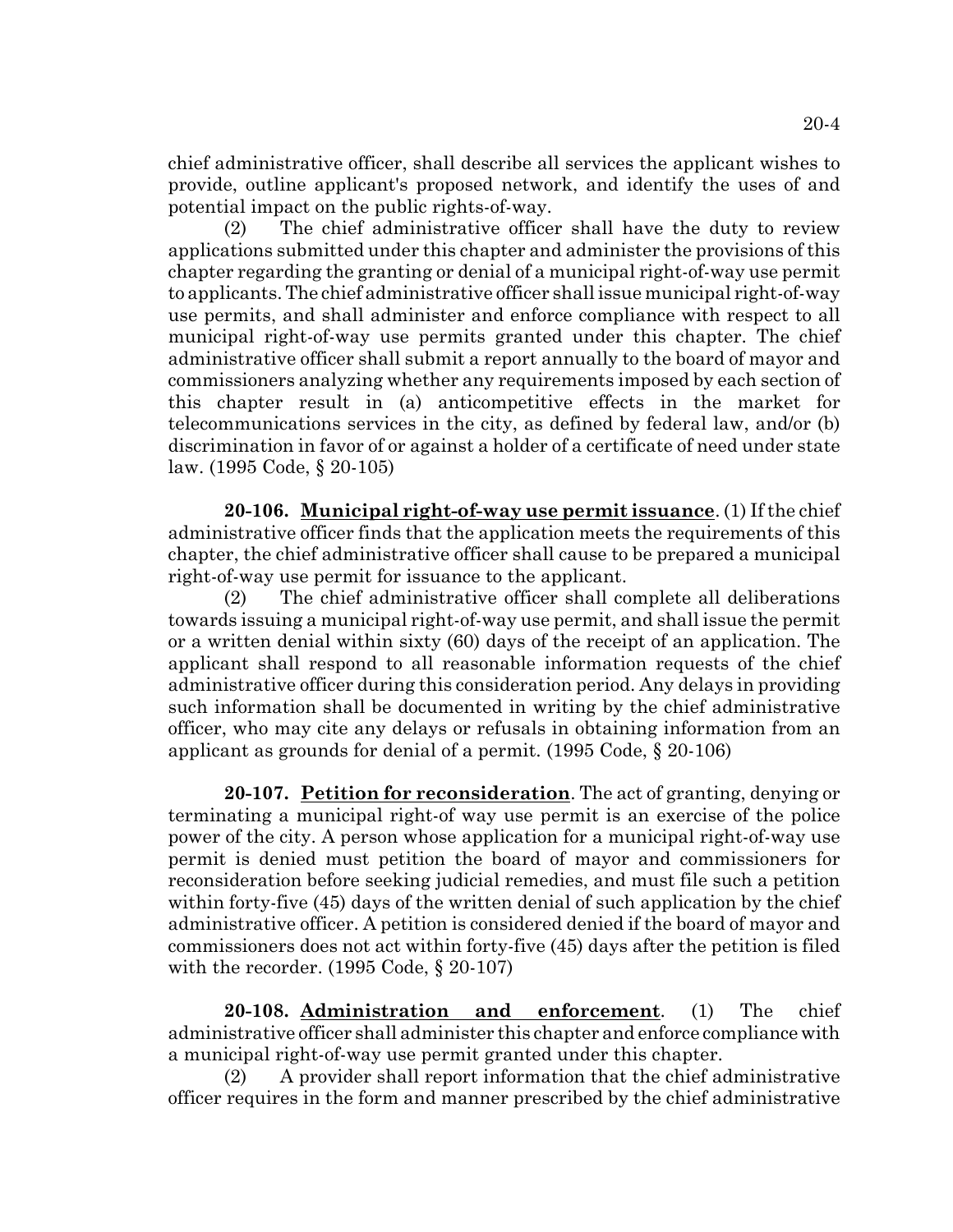officer relating to the use of public rights-of-way for the right-of-way occupancy authorized by a municipal right-of-way use permit granted under this chapter.

(3) The chief administrative officer shall report to the board of mayor and commissioners the chief administrative officer's determination that a provider has failed to comply with this chapter. (1995 Code, § 20-108)

**20-109. Applicability**. (1) Sections 20-115 (Construction), 20-116 (ROW Occupancy), and 20-117 (Insurance) of this chapter apply only to a provider that owns or controls physical facilities in the rights-of-way.

(2) Section 20-118 (Indemnity) of this chapter applies to a provider that has a property interest in a network. (1995 Code, § 20-109)

**20-110. Compensation to city**. (1) To compensate the city for the use and occupancy of the public rights-of-way, a provider shall pay a municipal right-of way rental fee calculated as follows:

(a) Rights-of-way rental fee. Each provider shall be subject to a five percent (5%) annual fee based on gross revenue obtained from the provision of telecommunications services within the city.

(b) Non-monetary consideration. To the extent allowed by state And federal law, the city may include non-monetary consideration from each provider. To the extent not expressly prohibited by applicable law, a provider may agree to furnish to the city non-monetary consideration in the form of telecommunications services, network capacity, conduit, or other infrastructure, valued at the provider's direct cost. The chief administrative officer shall apply a credit or an offset for any nonmonetary consideration received to the annual right-of-way rental fee. The chief administrative officer shall publicly disclose the form of nonmonetary consideration and the credit amount.

(c) Credit for cable television franchise fees and other contributions. Any telecommunications provider who is currently franchised by the city under state and federal law and regulations to provide cable television service shall receive a credit against the annual rights-of-way rental fee for any cable television franchise fees paid to the city, and any other monetary or non-monetary contributions to the city under a cable franchise agreement.

(2) A provider may pass through to customers the municipal right-ofway rental fee on a pro rata basis, at its discretion, as permitted by state and federal law. The city does not require or recommend a pass-through charge of the fee on a per line or per customer basis. (1995 Code, § 20-110)

**20-111. Remitting rental fees to the city**. A provider shall remit the municipal right-of-way rental fee on a quarterly basis. Payment shall be made on or before the 45th day following the close of each calendar quarter for which the payment is calculated. (1995 Code, § 20-111)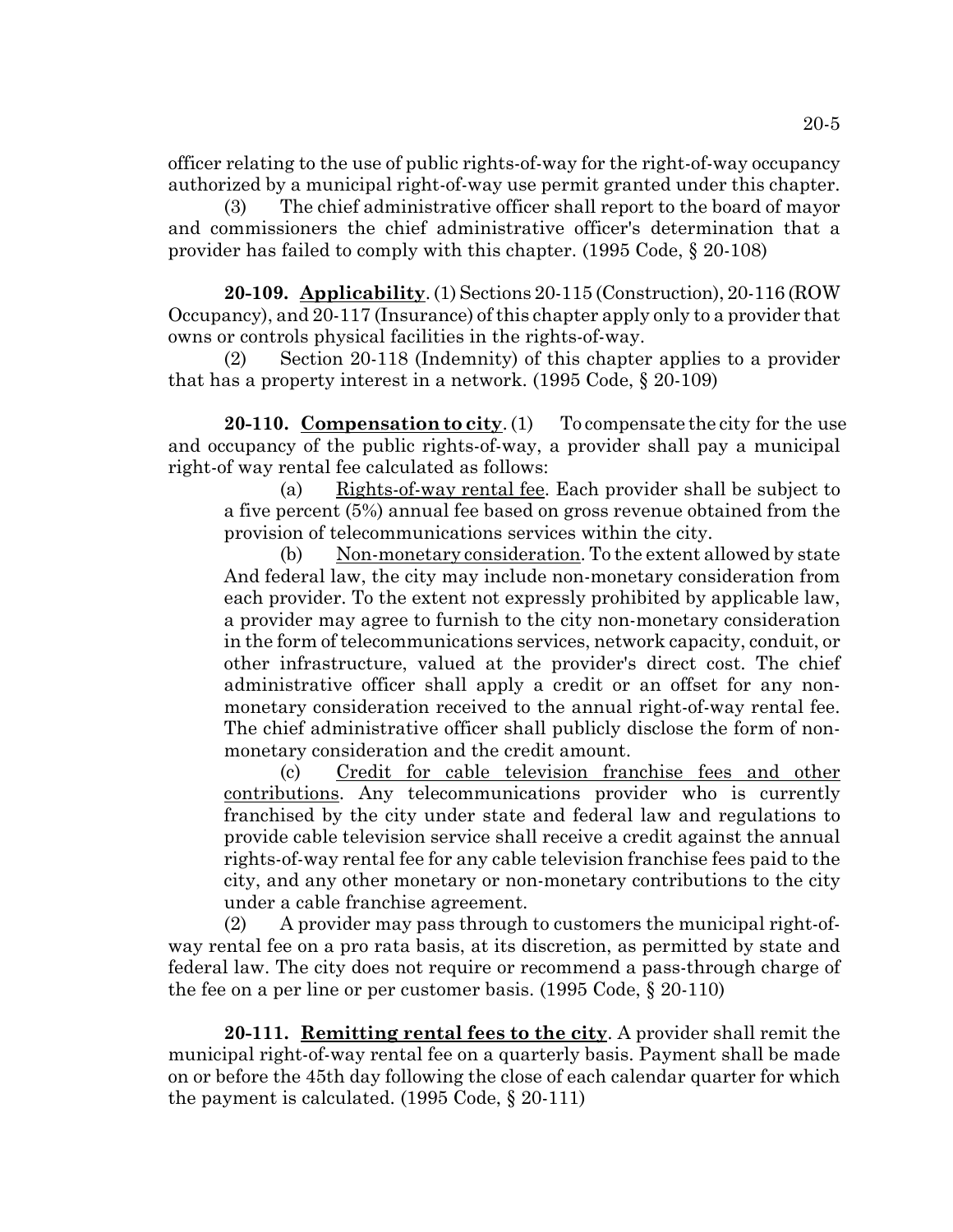**20-112. Audits**. (1) On thirty (30) days notice to a provider, the city may audit a provider at any time. The provider shall furnish information to demonstrate its compliance with the municipal right-of-way use permit.

(2) A provider shall keep complete and accurate books of accounts and records of business and operations in accordance with generally accepted accounting principles for a period of five (5) years. If the Federal Communications Commission requires, a provider shall use the system of accounts and the forms of books, accounts, records, and memoranda prescribed in 47 CFR part 32 or its successor. The city may examine the provider's books and records.

(3) A provider shall make available to the city, for the city to examine, audit, review and copy, in the city's offices, upon the chief administrative officer's reasonable written request, its books and records including papers, books, accounts, documents, maps, plans and other provider records pertaining to a municipal right-of-way use permit granted under this chapter. A provider shall fully cooperate in making records available and otherwise assist the city examiner. The city examiner shall not make copies of customer specific information. (1995 Code, § 20-112)

**20-113. Transfers**. (1) A provider may not transfer a municipal right-ofway use permit unless the chief administrative officer approves the transfer in writing.

(2) A change in control of a provider is a transfer requiring chief administrative officer approval. A change of twenty-five percent (25%) or greater in the ownership of the provider establishes a rebuttable presumption of a change in control.

(3) If a provider attempts to transfer or transfers the provider's municipal right-of-way use permit without approval of the chief administrative officer, the chief administrative officer may revoke the municipal right-of way use permit. If a municipal right-of-way permit is revoked, all rights of the provider under the municipal right-of-way use permit end.

(4) A provider may transfer, without the chief administrative officer's approval, the facilities in the rights-of-way under a municipal right-of-way use permit to the provider's affiliate or to another provider who has a municipal right-of-way use permit under this chapter. The provider transferring the facilities remains subject to all applicable obligations and provisions of the municipal right-of-way use permit unless the provider to which the facilities are transferred is also subject to these applicable and provisions.

(5) The chief administrative officer must act on a request for transfer of a municipal right-of-way permit within ninety (90) days of receipt of the request from the provider. Any request for a transfer of a municipal right-of-way permit not acted upon within ninety (90) days shall be deemed to have been approved. (1995 Code, § 20-113)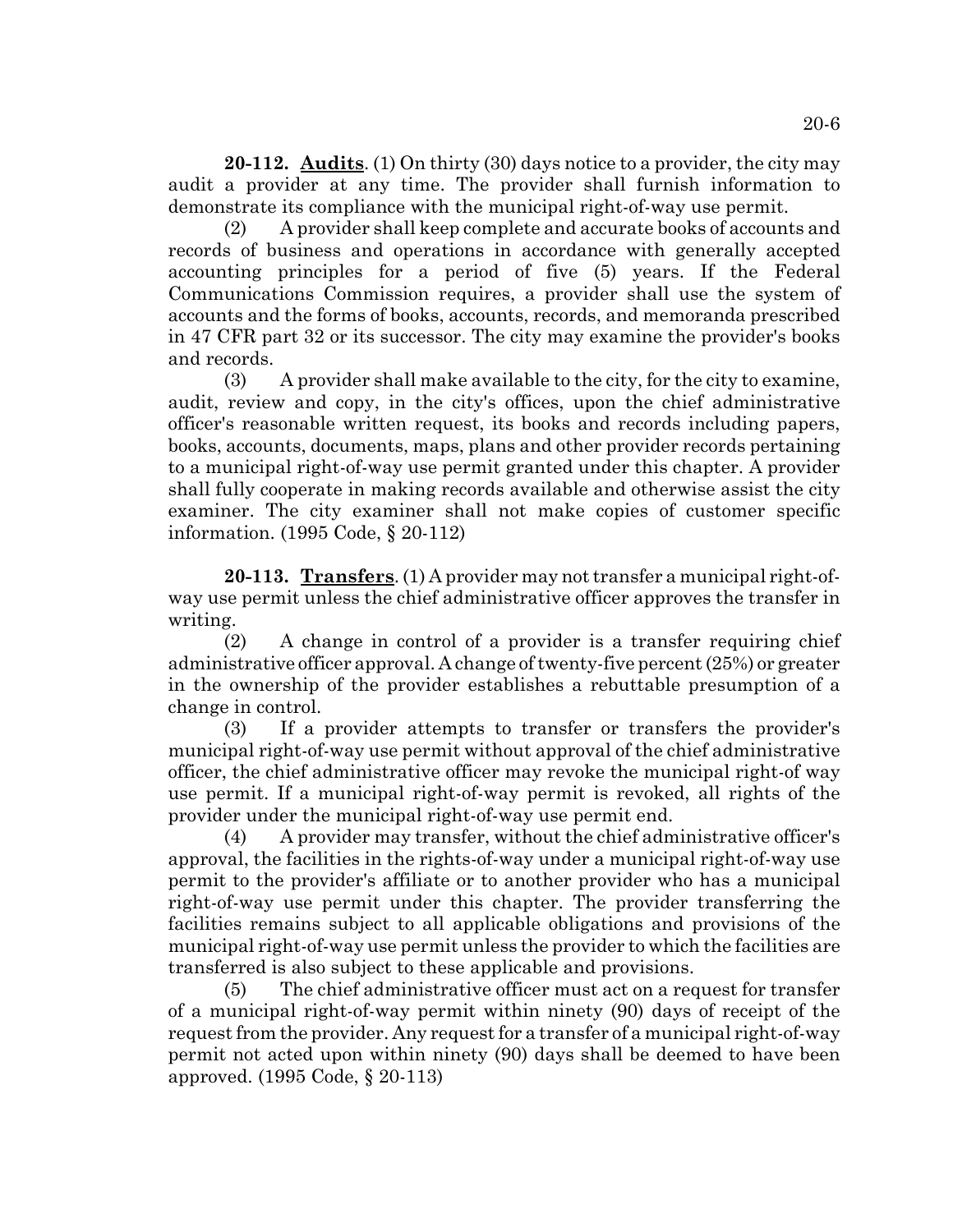**20-114. Notices to the city**. (1) A provider shall notify the chief administrative officer in writing contemporaneously with the transmittal of all petitions, applications, written communications and reports submitted by the provider, to the Federal Communications Commission and the Tennessee Regulatory Authority, or their successor agencies relating to matters affecting both the use of public rights-of-way and the telecommunications services authorized by a municipal permit granted under this chapter. A provider shall furnish the chief administrative officer copies of the documents upon request.

(2) If a provider notifies the city of the confidential nature of information, the chief administrative officer shall maintain the confidentiality of the information to the extent permitted by law. Upon receipt in the chief administrative officer's office of requests for confidential information the city shall notify the affected providers of the request by facsimile transmission. (1995 Code, § 20-114)

**20-115. Construction obligations**. (1) A provider is subject to the police powers of the city, other governmental powers, and the city's rights as a property owner under state and federal laws. A provider is subject to city requirements and federal and state rules in connection with the construction, expansion, reconstruction, maintenance or repair of facilities in the public rights-of-way.

(2) A provider shall place certain facilities underground according to applicable city requirements.

(3) At the city's request, a provider shall furnish the city accurate and complete information relating to the construction, reconstruction, removal, maintenance, operation and repair of facilities performed by the provider in the public rights-of-way. If any information furnished is erroneous as to the location of facilities, and reliance on this information results in construction delays or additional expenses, the provider who furnished the erroneous information shall be liable for the cost of delays and the additional expenses.

(4) The construction, expansion, reconstruction, excavation, use, maintenance and operation of a provider's facilities and property are subject to applicable city requirements.

(a) A provider shall perform excavations and other construction in the public rights-of-way in accordance with all applicable city requirements, including the obligation to use trenchless technology whenever possible. The planning commission may waive the requirement of trenchless technology if it is determined that field conditions warrant the waiver. A provider shall minimize interference with the use of public and private property and shall follow the construction directions given by the city.

(b) When a provider completes construction work, a provider shall promptly restore the public rights-of-way in accordance with applicable city requirements. A provider may excavate only for the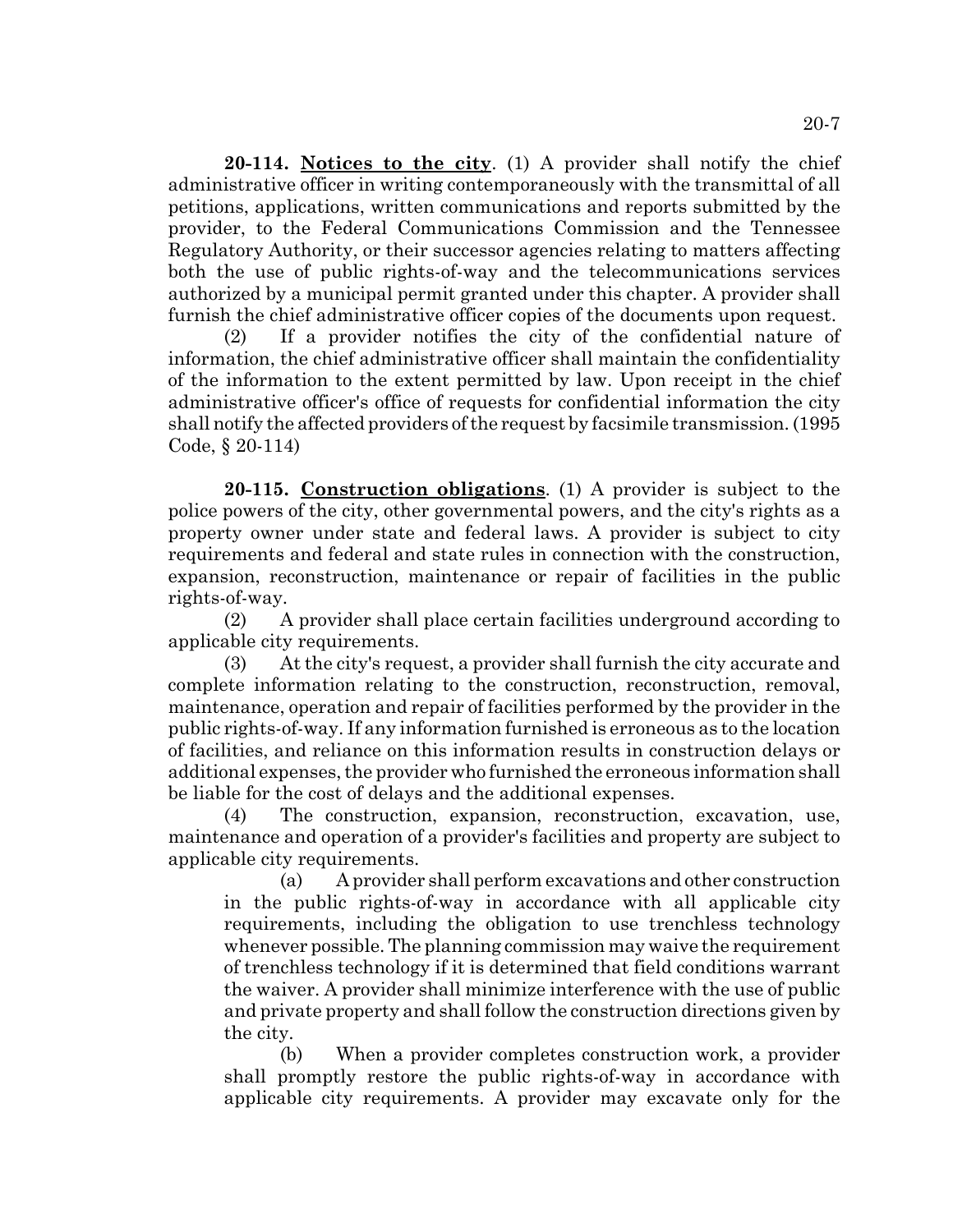construction, installation, expansion, repair, removal and maintenance of the provider's facilities.

(c) The city may require a provider to allow attachment of another provider's facilities to its poles and conduits, in accordance with the city charter, state and federal law.

(d) A provider shall furnish the planning commission and the chief administrative officer with construction plans and maps showing the routing of new construction at least forty-five (45) days before beginning construction that involves an alteration to the surface or subsurface of the public right-of-way. A provider may not begin construction until the plans and drawings have been approved in writing by the planning commission.

(e) If the chief administrative officer declares an emergency and requests the removal or abatement of facilities, by written notice, a provider shall remove or abate the provider's facilities by the deadline provided in the chief administrative officer's request. A provider and the city shall cooperate to the extent possible to assure continuity of service. If a provider, after notice, fails or refuses to act, the city may remove or abate the facility, at the sole costs and expense of the provider, without paying compensation to the provider and without the city incurring liability for damages.

(f) Except in an emergency, a provider may not excavate the pavement of a street or public right-of-way without first complying with city requirements.

(g) Within one hundred twenty (120) days of completion of each new segment of a provider's facilities, a provider shall supply the city with a complete set of "as built" drawings for the segment in a formal prescribed by the planning commission. A provider must obtain the city's approval before relocating the provider's facilities in the public rights-ofway. The city may not unreasonably withhold approval. A provider shall furnish a revised map including additional facilities on June 30 of each year to the planning commission showing how these facilities connect to existing facilities. (1995 Code, § 20-115)

**20-116. Conditions of rights-of-way occupancy**. (1) In the exercise of governmental functions, the city has first priority over all other uses of the public rights-of-way. The city reserves the right to lay sewer, gas, water, and other pipe lines or cables and conduits, and to do underground and overhead work, and attachment, restructuring or changes in aerial facilities in, across, along, over or under a public street, alley or right-of-way occupied by a provider, and to change the curb, sidewalks or the grade of streets.

(2) In case of conflict or interference between the facilities of different providers, the provider whose facilities were first permitted shall have priority over a competing provider's use of the public rights-of-way.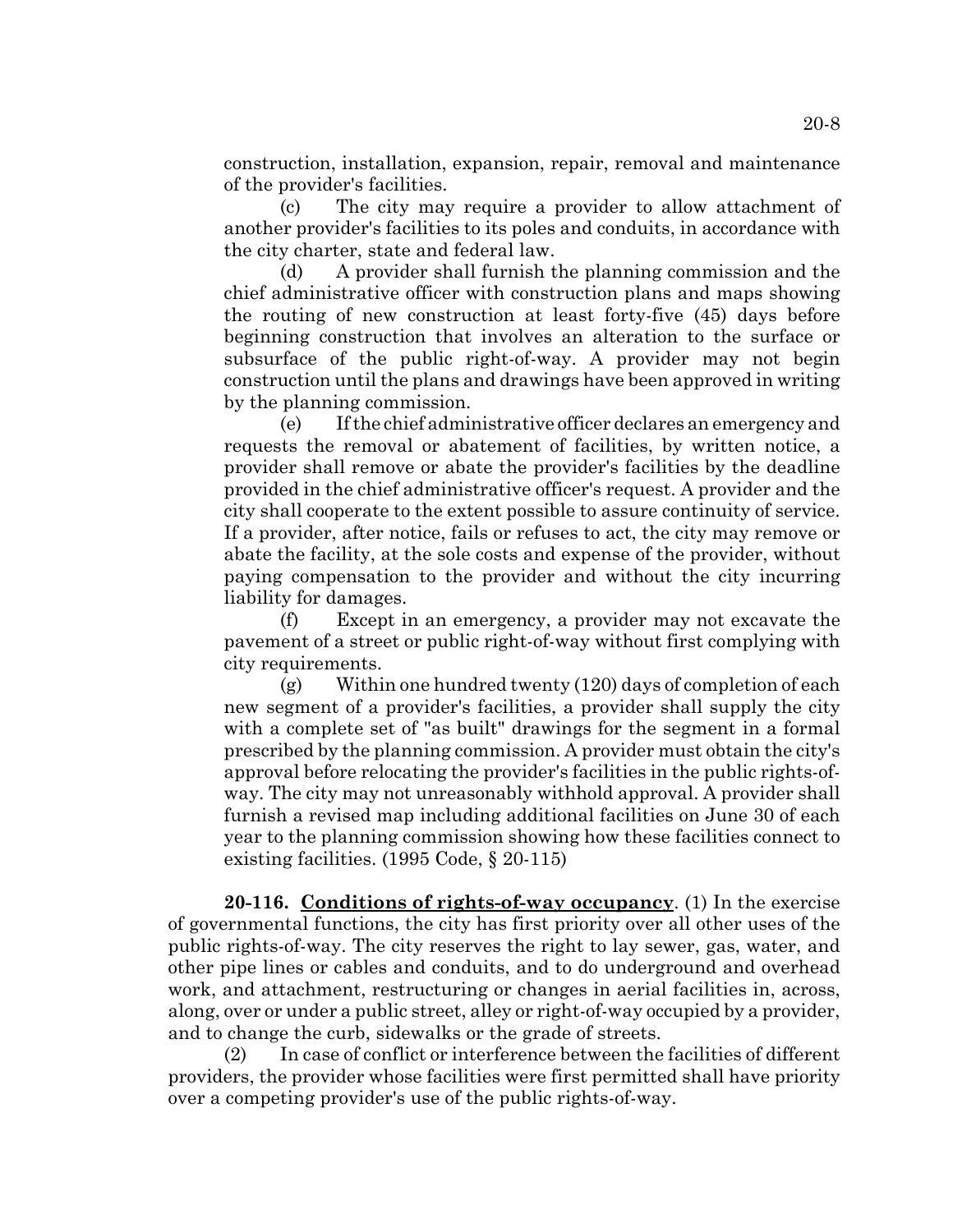(3) If, during the term of a municipal permit, the city authorizes abutting landowners to occupy space under the surface of any public street, alley, or rights-of-way, the grant to an abutting landowner shall be subject to the rights of the provider. If the city closes or abandons a public right-of-way that contains a portion of a provider's facilities, the city shall convey the land in the closed or abandoned public rights of-way subject to the rights granted in the municipal permit.

(4) If the city gives written notice, a provider shall, at the provider's expense, temporarily or permanently, remove, relocate, change or alter the position of provider's facilities that are in the public rights-of-way within one hundred twenty (120) days. The city shall give notice whenever the city has determined that removal, relocation, change or alteration is reasonably necessary for the construction, operation, repair, maintenance or installation of a city or other governmental entity's public improvement in the public rights-ofway. This section shall not be construed to prevent a provider's recovery of the cost of relocation or removal from private third parties who initiate the request for relocation or removal.

(5) A provider who holds a municipal permit may trim trees in or over the rights-of-way for the safe and reliable operation, use and maintenance of its network. All tree trimmings shall be performed in accordance with standards promulgated by the city. When ordered by the planning commission, tree trimmings shall be done under the supervision of the city.

(6) Providers shall temporarily remove, raise or lower its aerial facilities to permit the moving of houses or other bulky structures, if the city gives written notice of no less than forty-eight (48) hours. The expense of this temporary rearrangement shall be paid by the party or parties requesting and benefitting from the temporary rearrangement. Provider may require prepayment or prior posting of a bond from the party requesting the temporary move. (1995 Code, § 20-116)

**20-117. Insurance requirements**. (1) A provider shall obtain and maintain insurance in the amounts prescribed by the chief administrative officer with an insurance company licensed to do business in the State of Tennessee acceptable to the chief administrative officer throughout the term of a municipal permit granted under this chapter. A provider shall furnish the city with proof of insurance at the time of issuance of a municipal permit. The city reserves the right to review the insurance requirements while a municipal permit is in effect, and to reasonably adjust insurance coverage and limits when the chief administrative officer determines that change in statutory law, court decisions, or the claims history of the industry or the provider require adjustment of the coverage. For purposes of this section, the city will accept certificates of selfinsurance issued by the State of Tennessee providing the same coverage.

(2) The chief administrative officer may, on request and at no cost to the city, receive copies of certificates of insurance evidencing the coverage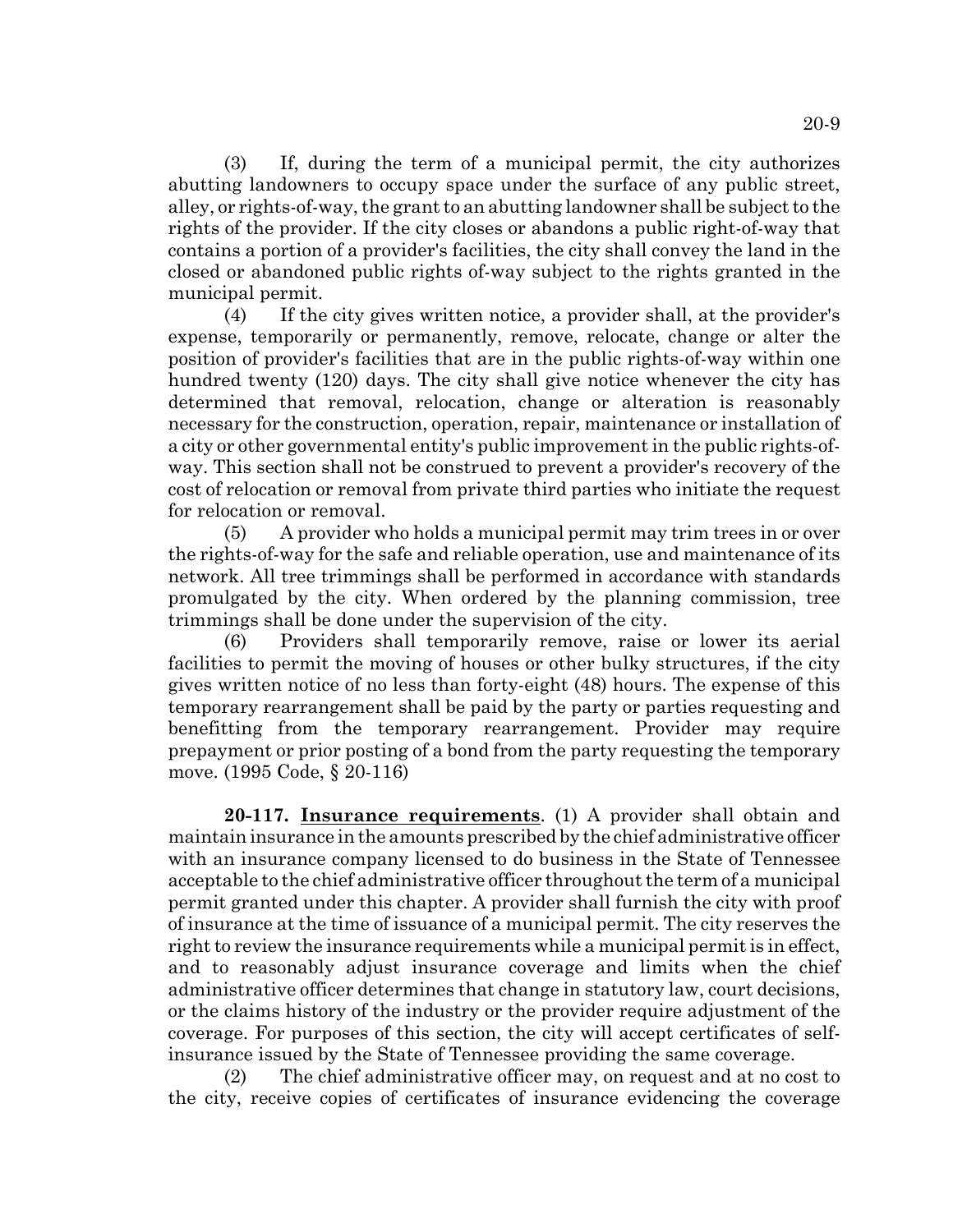required by this section. The chief administrative officer may request the deletion, revision or modification of particular policy terms, conditions, limitations or exclusions, unless the policy provisions are established by a law or regulation binding the city, the provider, or the underwriter. If the chief administrative officer requests a deletion, revision or modification, a provider shall exercise reasonable efforts to pay for and to accomplish the change.

An insurance certificate shall contain the following required provisions:

(a) Name the city and its officers, employees, board members and elected representatives as additional insurers for all applicable coverage;

(b) Provide for thirty (30) days notice to the city for cancellation, non-renewal, or material change;

(c) Provide that notice of claims shall be provided to the chief administrative officer by certified mail; and

(d) Provide that the terms of the municipal permit which impose obligations on the provider concerning liability, duty, and standard of care, including the indemnity section, are included in the policy and that the risks are insured within the policy terms and conditions.

(3) A provider shall file and maintain proof of insurance with the chief administrative officer during the term of a municipal permit. An insurance certificate obtained in compliance with this section is subject to city approval. The city may require the certificate to be changed to reflect changing liability limits. A provider shall immediately advise the city of actual or potential litigation that may develop that would affect insurance coverage related to a municipal permit.

(4) An insurer has no right of recovery against the city. The required insurance policies shall protect the provider and the city. The insurance shall be primary coverage for losses covered by the policies.

(5) The policy clause "other insurance" shall not apply to the city where the city is an insured under the policy.

(6) The provider shall pay premiums and assessments. A company which issues an insurance policy has no recourse against the city for payment of a premium or assessment. Insurance policies obtained by a provider must provide that the issuing company waives all right of recovery by way of subrogation against the city in connection with damages covered by the policy. (1995 Code, § 20-117)

**20-118. Indemnity**. (1) During the term of a municipal permit, a provider is liable for the acts or omissions of an entity used by the provider, including but not limited to an affiliate, when the entity is involved directly or indirectly in the construction and installation of the provider's facilities. The acts or omissions of the entity shall be considered the acts or omissions of the provider.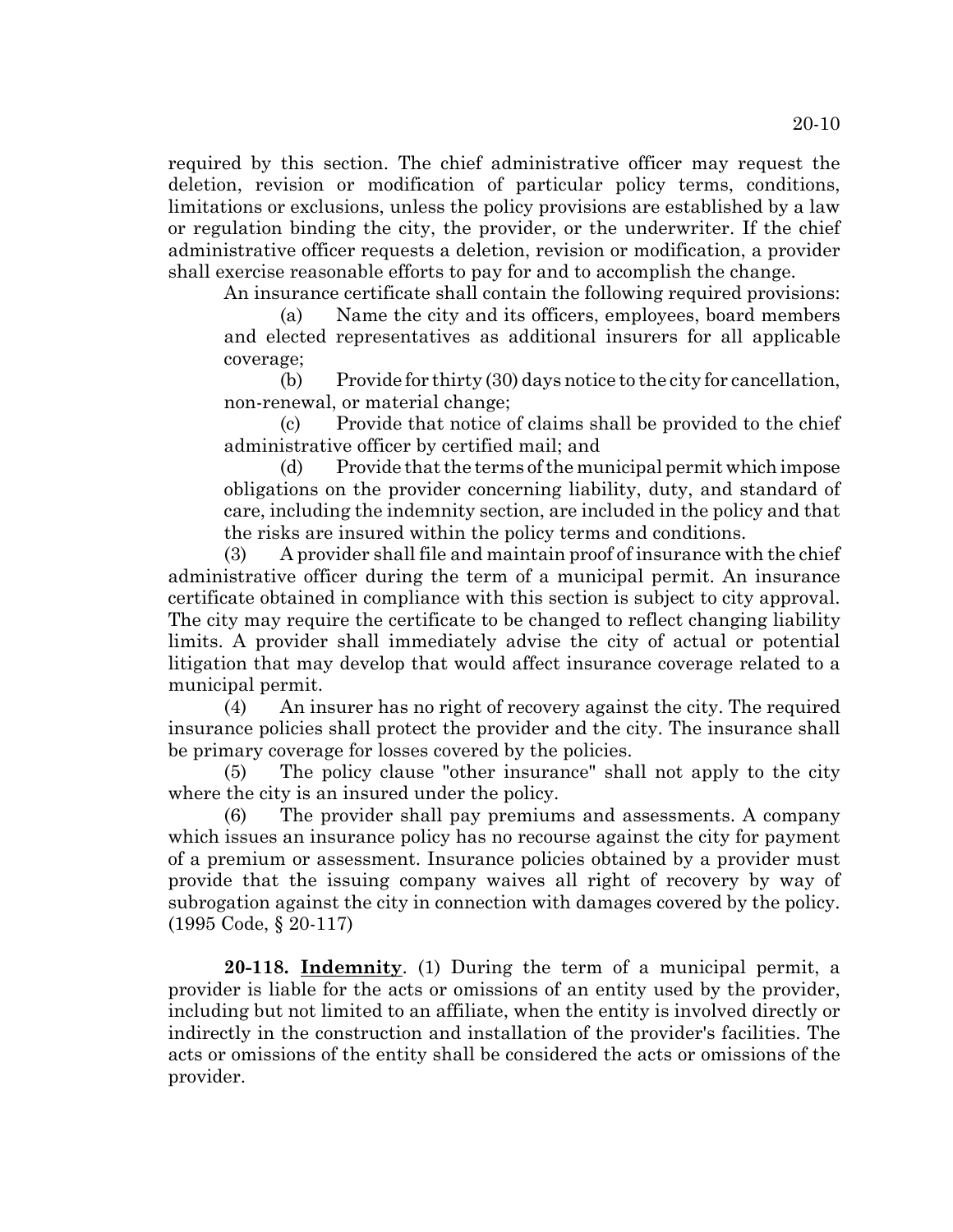(2) Each provider granted a municipal permit under this chapter shall provide to the chief administrative officer, in writing, a statement that the provider agrees to defend, indemnify and hold the city harmless against all damages, cost, loss or expenses arising out of, incident to, concerning or resulting from the negligence or willful misconduct of the provider, its agents, employees, or subcontractors, in the performance of activities under the municipal permit:

(a) For the repair, replacement, or restoration of city property, equipment materials, structures and facilities which are damaged, destroyed or found to be defective; and

(b) Against any and all claims, demands, suits, causes of action, and judgments for:

(i) Damage to or loss of the property of any person including, but not limited to the provider, its agents, officers, employees and subcontractors; the city's agents, officers and employees, and third parties; and

(ii) Death, bodily injury, illness, disease, worker's compensation, loss of services, or loss of income or wages to any person including but not limited to the agents, officers and employees of the provider, the provider's subcontractors, the city, and third parties, no matter how, or to whom, the loss may occur.

(3) The chief administrative officer shall give prompt written notice to a provider of any claim for which the city seeks indemnification. The provider shall have the right to investigate, defend and compromise these claims subject to the city's prior approval. (1995 Code, § 20-118)

**20-119. Privacy of customer information**. A provider shall comply with state and federal law regarding privacy of customer information. (1995 Code, § 20-119)

**20-120. Annexation; deannexation**. Within thirty (30) days following the date of passage of any action affecting any deannexation or annexation, the chief administrative officer shall notify providers of this action by furnishing to the providers maps of the affected area(s), showing the new boundaries of the city. (1995 Code, § 20-120)

**20-121. Unauthorized use of public rights-of-way**. (1) A person commits an offense if a person uses the public rights-of-way to provide a telecommunications service without first securing a municipal permit from the city.

(2) Each unauthorized use of the public rights-of-way and each unauthorized placement of facilities constitutes a separate offense. Each day a violation of this chapter occurs shall constitute a distinct and separate offense.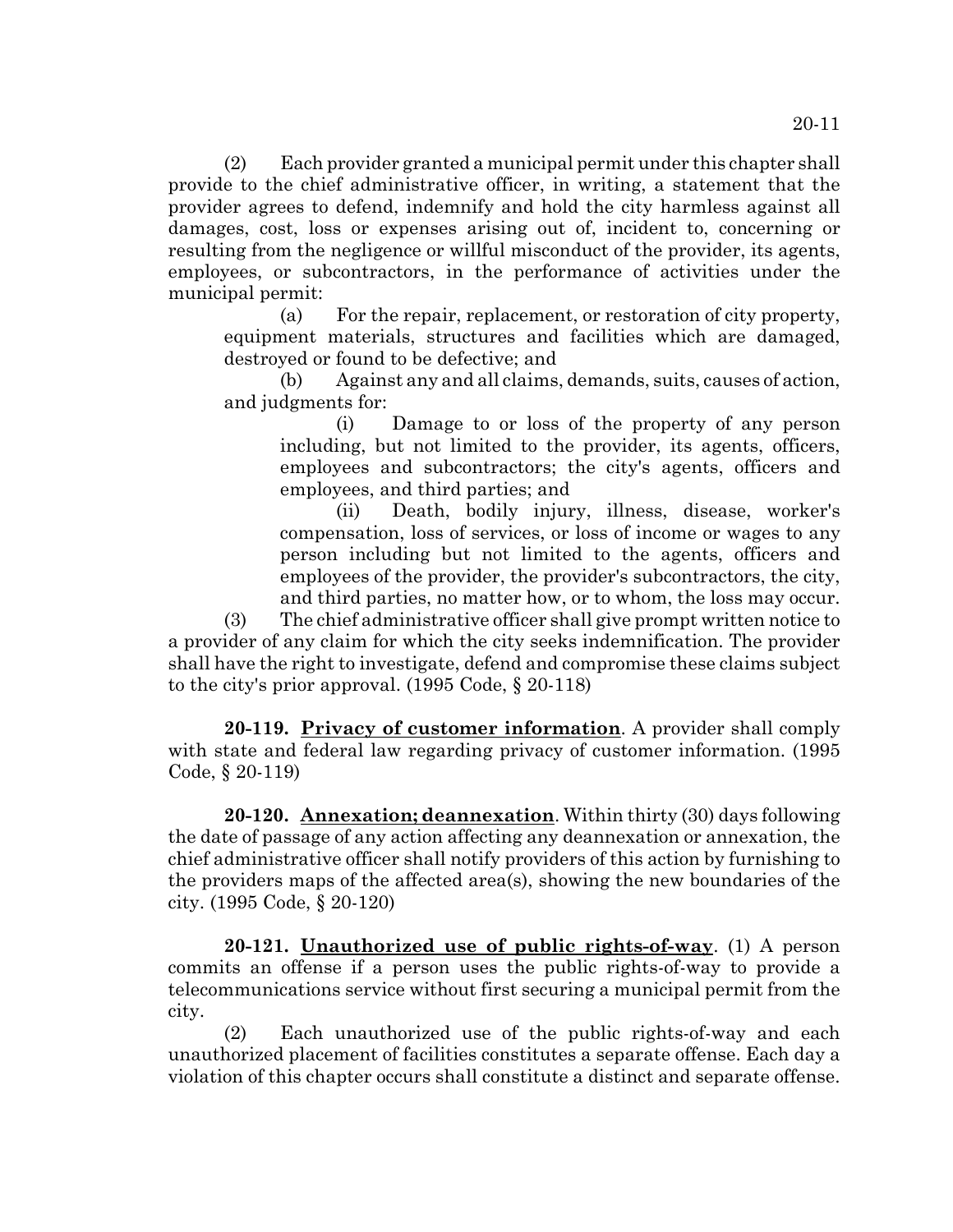(3) An offense under this subsection is punishable by a fine of five hundred dollars (\$500.00). (1995 Code, § 20-121)